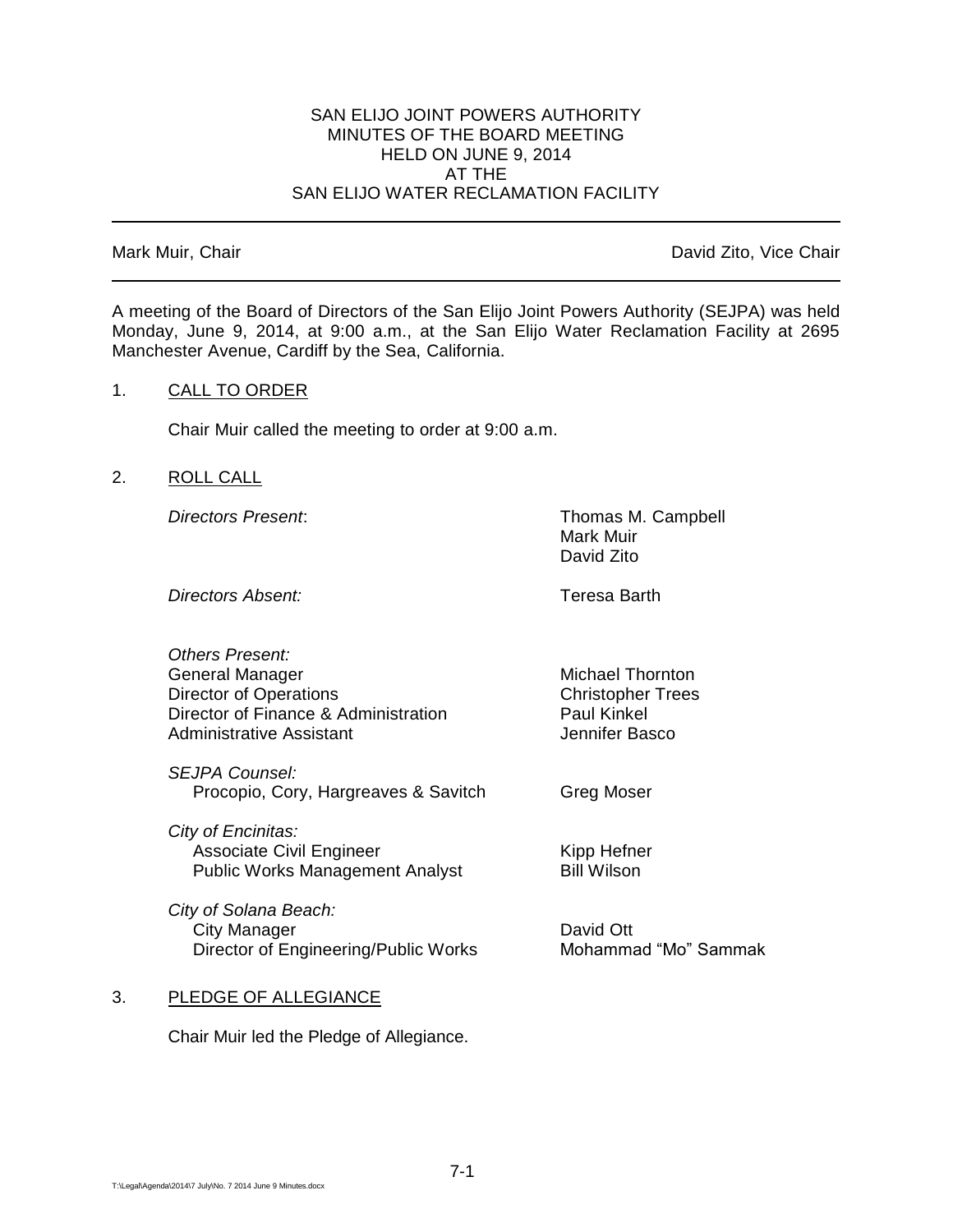# 4. ORAL COMMUNICATIONS

None

# 5. PRESENTATION OF AWARDS

General Manager Thornton presented the Southwest Membrane Operator Association Outstanding Membrane Plant Award to the Board of Directors. The SEJPA received this award in recognition of outstanding plant operations and maintenance, and exemplary membrane treatment plant performance for the Advanced Water Treatment Facility.

# 6. CONSENT CALENDAR

Moved by Vice Chair Zito and seconded by Member Campbell to approve the Consent Calendar.

Motion carried with unanimous vote of approval:

Consent Calendar:

| Agenda Item No. 7  | Approval of Minutes for the May 12, 2014 meeting                                            |
|--------------------|---------------------------------------------------------------------------------------------|
| Agenda Item No. 8  | Approval for Payment of Warrants and<br>Monthly<br><b>Investment Report</b>                 |
| Agenda Item No. 9  | San Elijo Water Reclamation Facility Treated Effluent<br>Flows - Monthly Report             |
| Agenda Item No. 10 | San Elijo Joint Powers Authority Recycled Water Program<br>- Monthly Report                 |
| Agenda Item No. 11 | Award of Annual Supplies and Services Contracts for the<br>San Elijo Joint Powers Authority |

# 12. ITEMS REMOVED FROM CONSENT CALENDAR

None

# 13. ADOPTION OF THE SAN ELIJO JOINT POWERS AUTHORITY FISCAL YEAR 2014- 2015 BUDGET, INVESTMENT POLICY, AND APPOINTMENT OF SEJPA TREASURER

Paul F. Kinkel, Director of Finance/Administration, reported that the Recommended Budget for FY 2014-2015 was presented to both Member Agencies and other government agencies, which receive services by the SEJPA. From these meetings, there were no requested changes to the proposed budget. Mr. Kinkel also informed the Board of Directors that within the scope of State law, the SEJPA evaluated alternative investment options for Fiscal Year 2014-2015, including the California Asset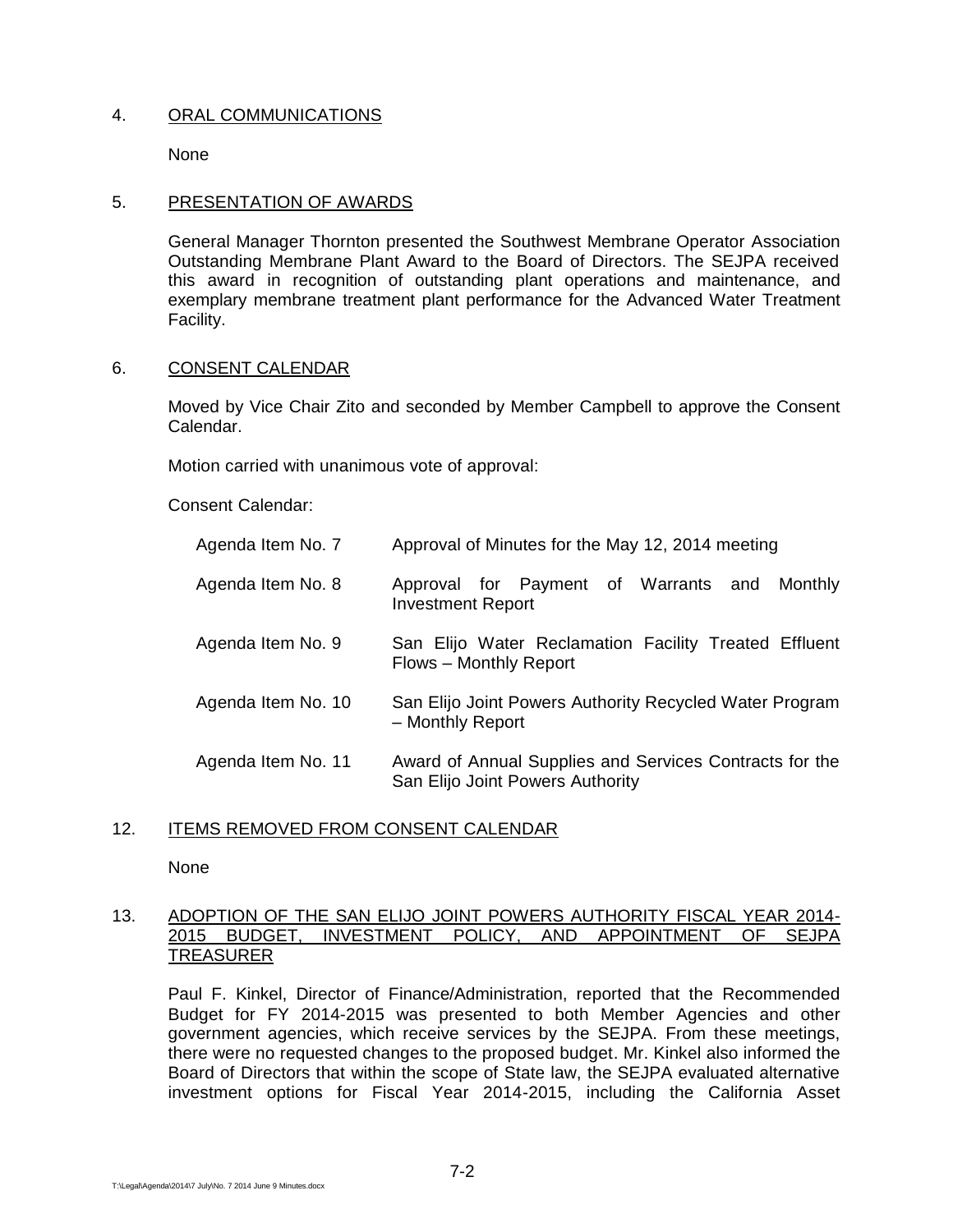Management Program (CAMP). At this time, staff is not recommending any changes to the SEJPA's investment policy.

Moved by Vice Chair Zito and seconded by Member Campbell to:

- 1. Adopt Resolution No. 2014-03, Resolution Approving the San Elijo Joint Powers Authority Operating and Capital Improvement Budgets for Fiscal Year 2014-2015; and
- 2. Adopt Resolution No. 2014-04, Resolution Approving the San Elijo Joint Powers Authority Investment Policy and Guidelines and Appointment of SEJPA Treasurer.

Motion carried with the following vote of approval:

AYES: Campbell, Muir, Zito NOES: None ABSENT: Barth ABSTAIN: None

### 14. CONSIDERATION OF PROVIDING WASTEWATER TREATMENT SERVICE TO THE CITY OF DEL MAR

General Manager Thornton informed the Board of Directors that negotiations with the City of Del Mar for providing wastewater treatment services to the City of Del Mar have been finalized. The Del Mar City Council reviewed the proposed agreement on June 2, 2014 and passed a resolution directing the City Manager to execute the agreement. The agreement is contingent on Del Mar and Solana Beach agreeing to terms for wastewater conveyance. An agreement for conveyance between the parties has been drafted.

Moved by Chair Muir and seconded by Member Campbell to:

1. Authorize the General Manager to enter into agreement with the City of Del Mar for providing wastewater treatment services, contingent upon the City of Solana Beach and the City of Del Mar entering into agreement for wastewater conveyance.

Motion carried with the following vote of approval:

| AYES:    | Campbell, Muir, Zito |
|----------|----------------------|
| NOES:    | None                 |
| ABSENT:  | <b>Barth</b>         |
| ABSTAIN: | None                 |

### 15. GENERAL MANAGER'S REPORT

General Manager Thornton informed the Board of Directors that the SEJPA participated in the Encinitas Earth Day community event. Next, Mr. Thornton stated that he presented, along with Ms. Kimberly Thorner, General Manager of Olivenhain Municipal Water District, to the Business Leadership Alliance. The topic of the